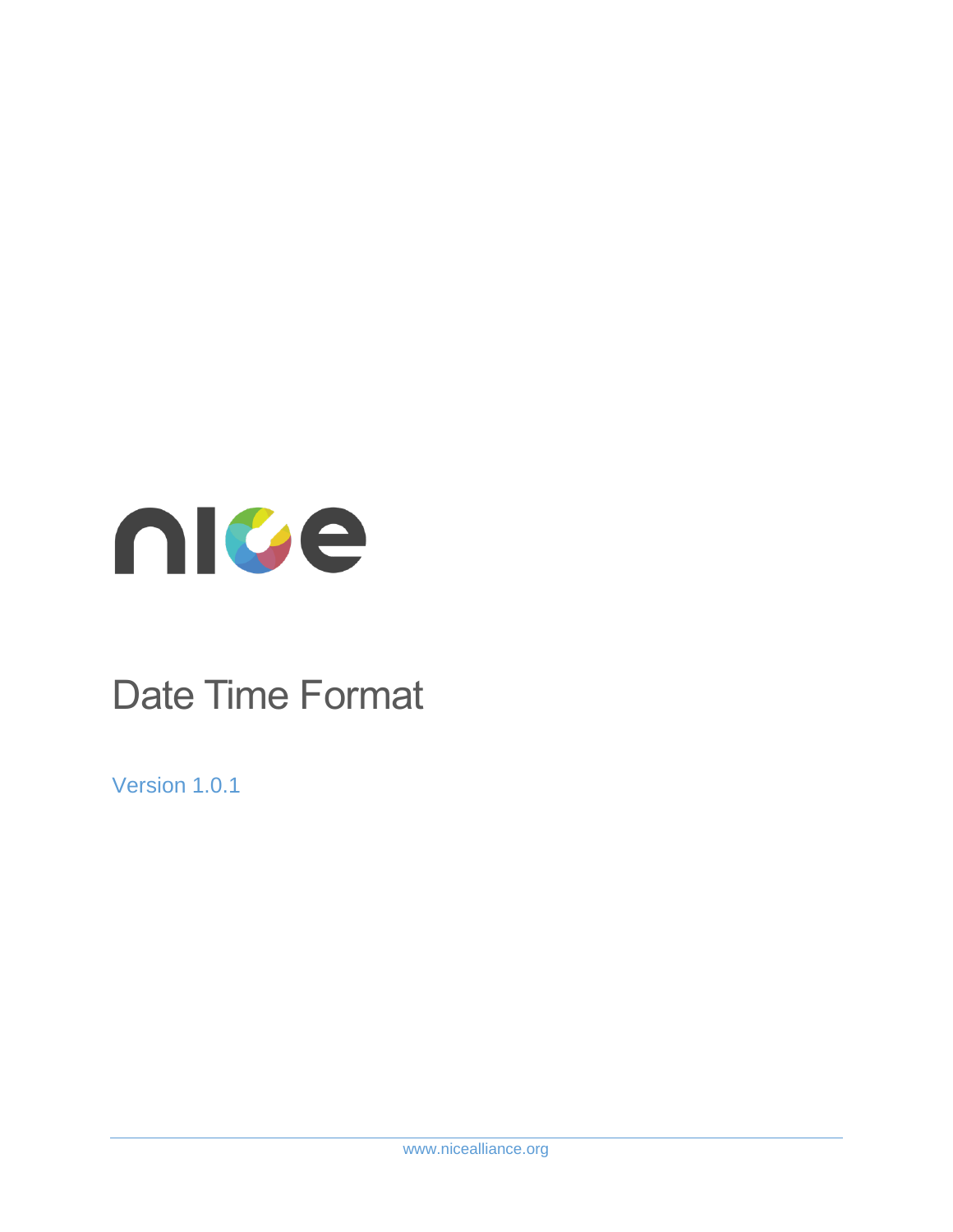Copyright 2019 NICE Alliance Promoters and other contributors to this document. All rights reserved. Third-party trademarks and names are the property of their respective owners.

Recipients of this document may copy, distribute, publish, or display this document so long as this copyright notice, license and disclaimer are retained with all copies of the document. No license is granted to modify this document.

THIS DOCUMENT IS PROVIDED "AS IS" AND WITHOUT WARRANTY OF ANY KIND. THE NICE ALLIANCE PROMOTERS AND ANY CONTRIBUTORS MAKE OR HAVE MADE NO REPRESENTATIONS OR WARRANTIES WHATSOEVER EXPRESS OR IMPLIED, STATUTORY OR OTHERWISE, REGARDING THE CONTENTS OF THIS DOCUMENTS AND/OR USE THEREOF, INCLUDING WITHOUT LIMITATION, ANY REPRESENTATION OR WARRANTY OF ACCURACY, RELIABILITY, MERCHANTABILITY, GOOD TITLE, NON-INFRINGEMENT, OR FITNESS FOR ANY PARTICULAR PURPOSE.

IN NO EVENT SHALL THE NICE ALLIANCE PROMOTERS, ANY CONTRIBUTORS OR THEIR AFFILIATES, INCLUDING THEIR RESPECTIVE EMPLOYEES, DIRECTORS, OFFICERS OR AGENTS, BE LIABLE FOR ANY DIRECT, INDIRECT, SPECIAL, INCIDENTAL, PUNITIVE OR CONSEQUENTIAL DAMAGES, ARISING OUT OF OR RELATING TO ANY USE OR DISTRIBUTION OF OR INABILITY TO USE THIS DOCUMENT (INCLUDING FUTURE UPDATES TO THIS DOCUMENTS), WHETHER OR NOT (1) SUCH DAMAGES ARE BASED UPON TORT, NEGLIGENCE, FRAUD, WARRANTY, CONTRACT OR ANY OTHR LEGAL THEORY, (2) THE NICE ALLIANCE PROMOTERS, CONTRIBUTORS OR THEIR AFFILIATES HAVE BEEN ADVISED OF THE POSSIBILITY OF SUCH DAMAGES; OR (3) SUCH DAMAGES WERE REASONABLY FORESEEABLE.

THIS DOCUMENT IS SUBJECT TO CHANGE AND UPDATED VERSIONS MAY BE DEVELOPED BY THE NICE ALLIANCE PROMOTERS.

Scenera, Inc., Nikon Corporation, Sony Semiconductor Solutions Corporation, Wistron Corporation and Hon Hai Precision Industry Co., Ltd.(NICE Alliance Promoters) contributed to this document.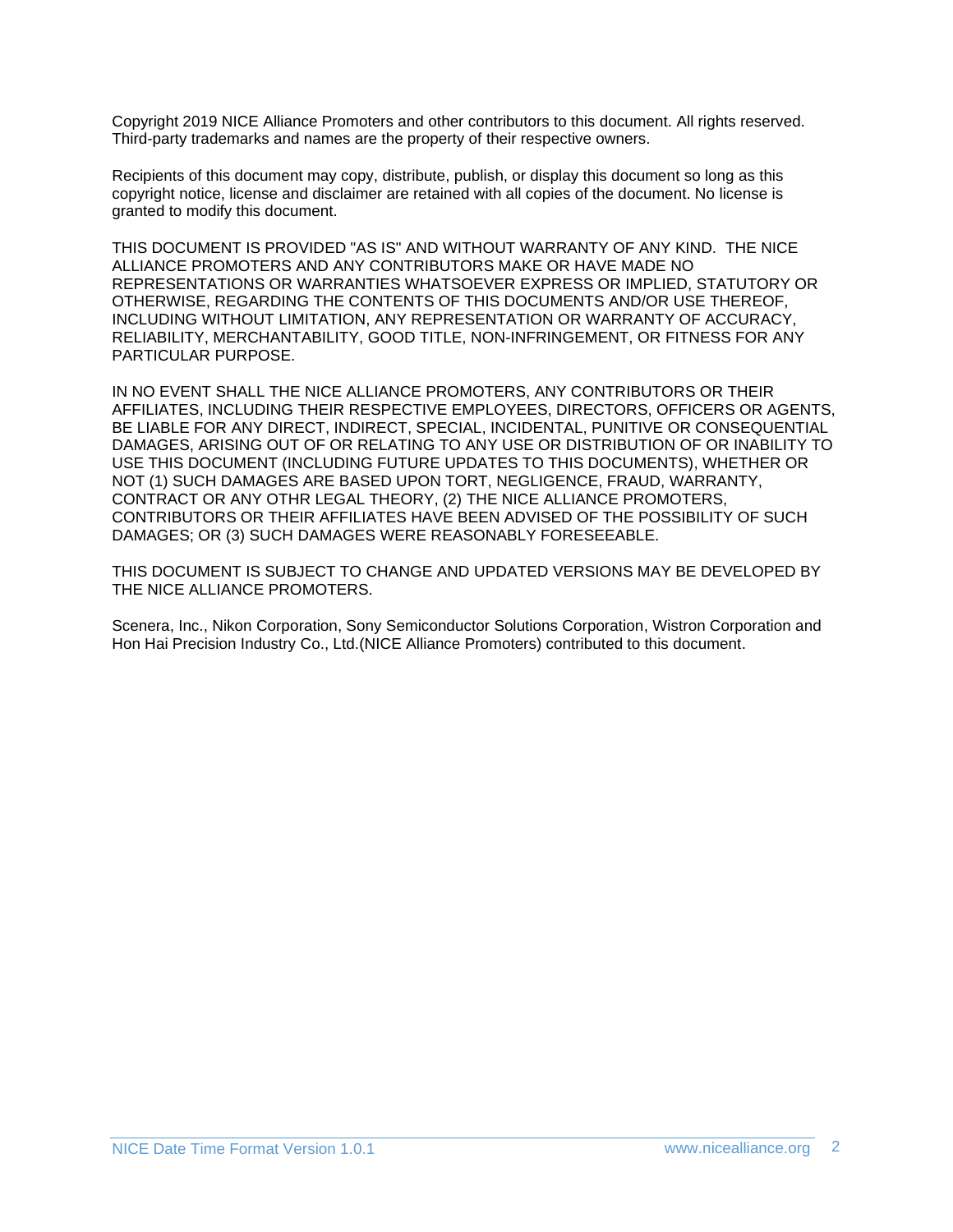# Revision History

| Version            | Date        | Comments                   |  |
|--------------------|-------------|----------------------------|--|
| 0.9 <sub>rc1</sub> | 13 Nov 2018 | First draft                |  |
| 0.9 <sub>rc2</sub> | 25 Feb 2019 | Second draft               |  |
| 0.9                | 25 Mar 2019 | Final draft                |  |
| 1.0                | 22 May 2019 | Final release              |  |
| 1.0.1              | 20 Dec 2019 | No change from version 1.0 |  |

## **Contributors**

| <b>Name</b>        | Company |  |
|--------------------|---------|--|
| Andrew Wajs        | Scenera |  |
| Aviram Cohen       | Scenera |  |
| Munehiro Shimomura | Sony    |  |
| Hironori Miyoshi   | Sony    |  |
| <b>Wendy Tin</b>   | Wistron |  |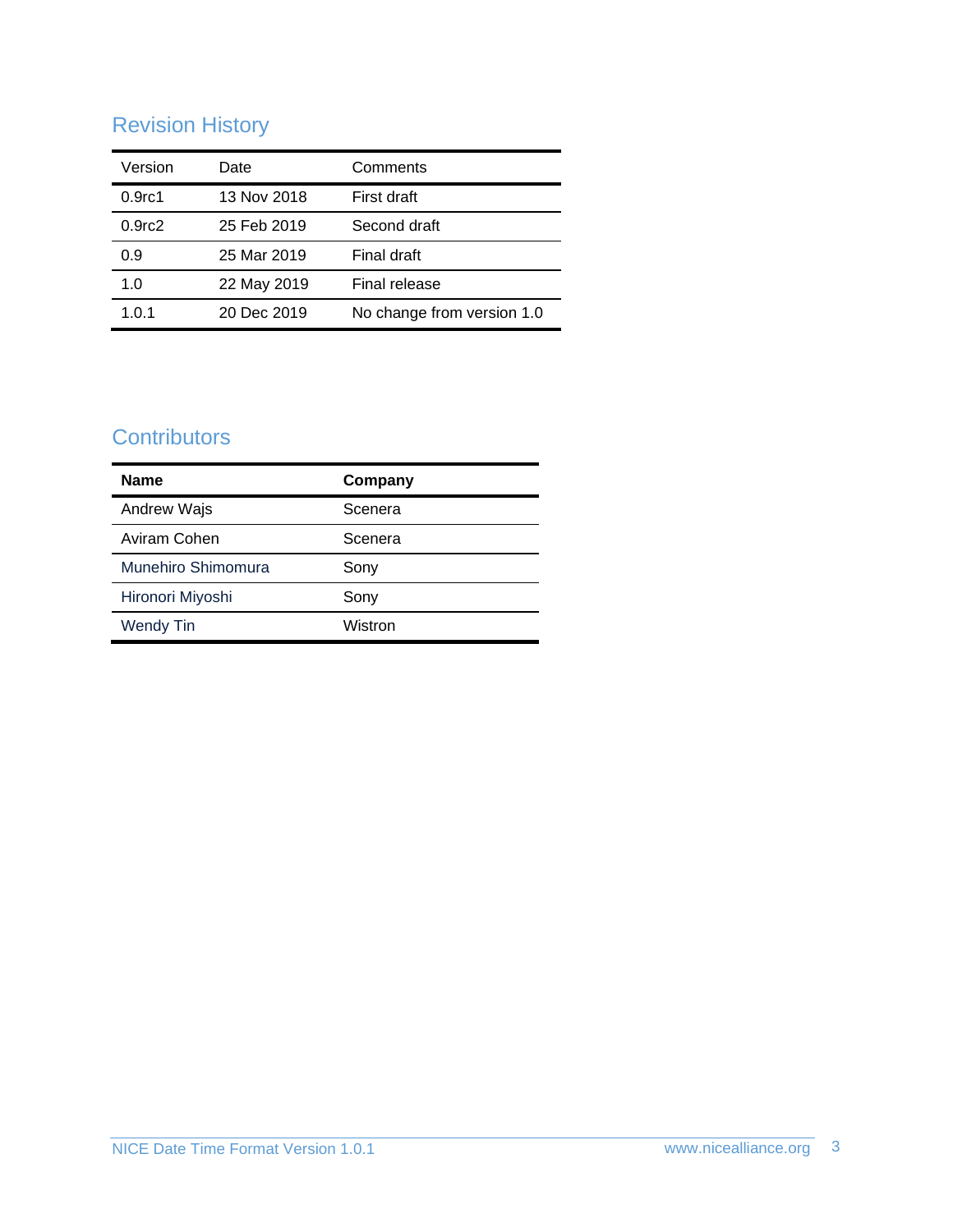# **Table of Contents**